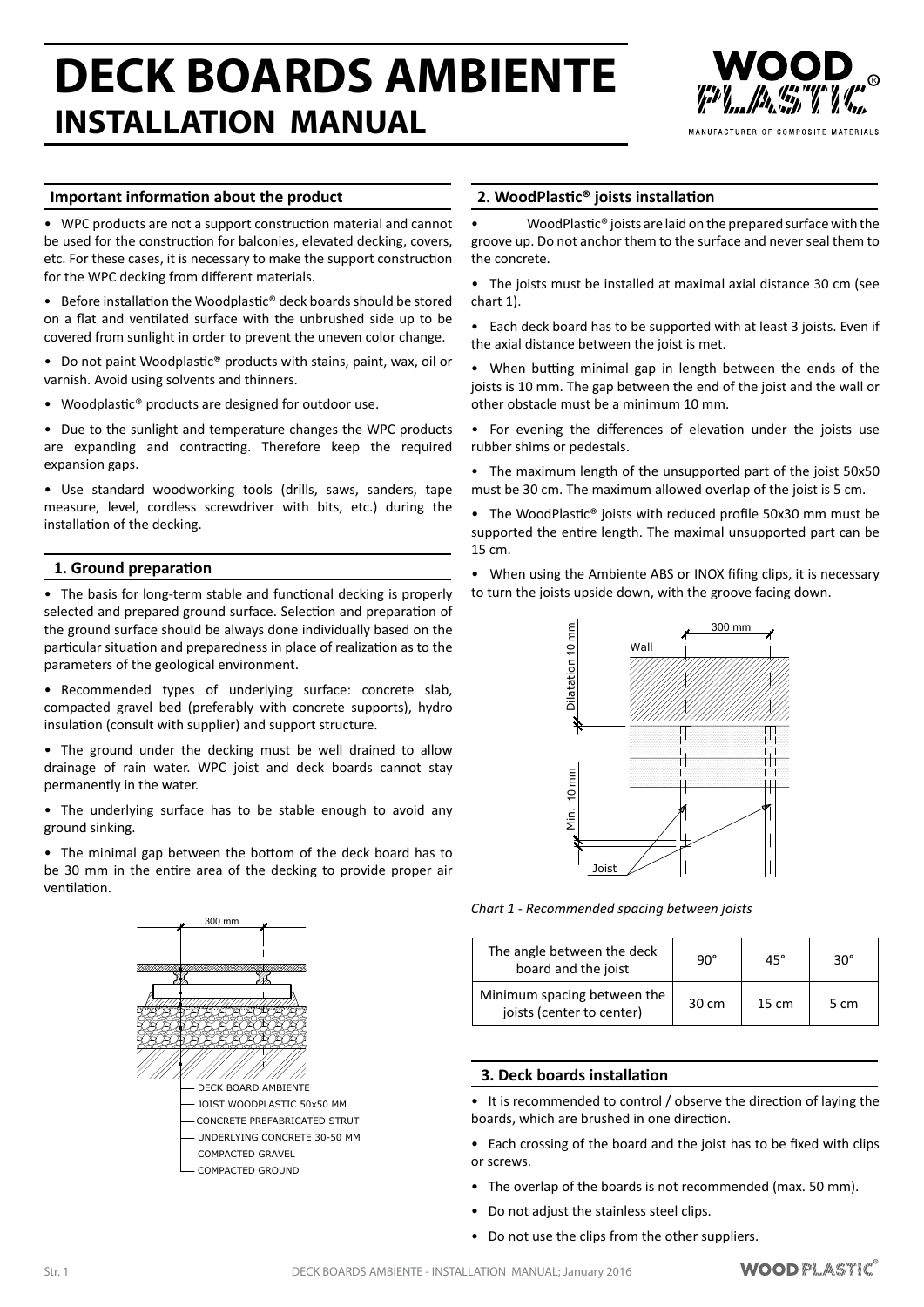• **START clip** is intended to fix the outer boards (the first or the last board). If it is not possible to fix the outer boards using the START clip, deck board can be fixed with the screw.

• **BASIC clip** (also Ambiente ABS or INOX fixing clip) is intended to fix the deck boards inside the layout of the decking. Slide the BASIC clip into the groove in the board. Fix the clip with the screw into the joist. It is possible to hit the clip slightly with the rubber hammer, to help it slide perfectly into the groove. Then slide the next row of the boards into the already fixed clips and then control the space between the joists (using the 5 mm liner).

• The **DOUBLE CLIP** is the clip used for fastening two deck boards with the gap between them to one joist. The installation is same as the BASIC clip.be 15 cm.



*Chart 1 - Recommended expansion gaps (for the 4m boards) depending on the temperature fluctuation and weather*

| Air temperature                                                                  | Under<br>$+10^{\circ}$ C | $+10^{\circ}$ C up<br>to $+25^{\circ}$ C | Above +25°C<br>in the shade |
|----------------------------------------------------------------------------------|--------------------------|------------------------------------------|-----------------------------|
| Distance between the deck<br>boards (in length)                                  | $5 \text{ mm}$           | 5 mm                                     | 4 mm                        |
| Gap between the ends of<br>the boards (both in length<br>and width) and the wall | $12 \text{ mm}$          | $10 \text{ mm}$                          | $10 \text{ mm}$             |

- When installing the CUSTOM LENGTHS deck boards more than 4m *long add 1-2 mm to the required expansion gap for 1 m of the extra length of the board.*

• Always predrill the hole for the screw in the case of the START clip. For the clip BASIC and DOUBLE, we highly recommend the predrilling. Use the 2 mm drill for the screws 3,5 mm.

• Tighten the stainless steel screws carefully – do not forget to set the proper torque.

- For the joists 50x50 mm, fix the clips with the screws 3,5 x 35 mm.
- For the low profile joists 50x30 mm, fix the clips with the shorter screws 3,5 x 35 mm, not to cut through the joist.

### *Deck board installation*



• For connecting deck boards use either DOUBLE clip or 2 BASIC clips and 2 parallel joists.

• Keep the expansion gap between 2 following boards (see the chart 2).

*Butting deck boards with DOUBLE clip*



*Butting deck boards with BASIC clip*



### **4. Fixing the deck boards using the screws**

• The recommended screw is VBA 5x50 mm.

The hole for the screw is always necessary to predrill (for example when using the screw 5x50 mm with the drill 3,5 mm).

- Do not screw closer than 20 mm from the edge of the board.
- For each crossing of the board and the joist use 2 screws.
- It is highly recommend countersinking the heads of the screws.

### **5. Finishing the installation**

• We recommend cutting the overlapping boards after the completion of the installation.

• Fasten the finishing boards on the sides of the decking.

o Use stainless steel screws for example 4x60 mm.

o Fasten the screws to the middle of the deck board (about 1 cm from the top edge).

o It is required to predrill a hole for the entire length of the screw (when using the screw 4x60 mm pre-drill the hole with the 3 mm drill).

o The screws should be applied every 40 cm, but depending on the load on the finishing board, decrease the distance between them.

o For the accurate attachment of the finishing board cut out a small piece of the finishing board to embed into the START clip.

o If necessary, finishing boards can be bended and shaped after warming.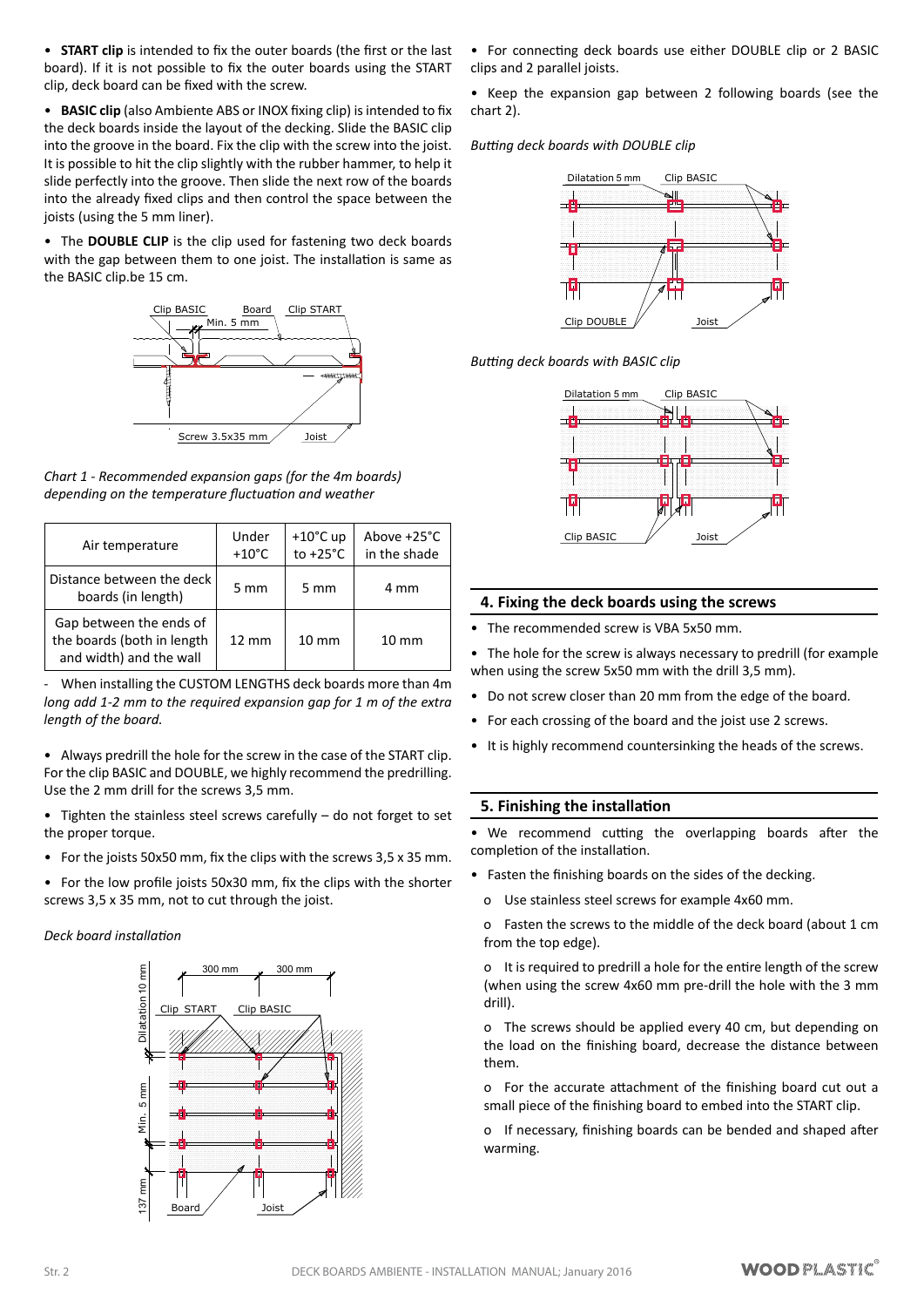## **DECK BOARDS AMBIENTE MAINTENANCE, PROPERTIES, WARRANTY**



## **Maintenance right after the installation**

Right after the installation rinse the decking with fresh water, you can use the high pressure cleaner (max. 80 bars, spray from a constant distance of 40 cm and do not use rotating nozzle). It is important get all dust from the decking to significantly reduce effect of water-dust spots (see Properties of the Material).

## **Preventive precautions**

• We recommend washing the decking once a year (in spring) with soapy water. Use a hard brush (brush the boards gently in the longitudinal direction) followed by rinsing the entire surface of the decking with a stream of clean water (you can also use the pressure washer).

• Keep the gaps between the boards clean, to ensure proper water drainage of the decking. Remove the dust, leaves, needles and other debris.

• Avoid the formation of dirt, scratches and stains. Grease and oil stains must be removed as soon as possible.

• Avoid contact of the decking with direct fire and protect it from embers. For location of a fireplace or grill on the decking, we recommend installing a non-flammable surface.

## **Removing the dirt and stains**

• Avoid using aggressive cleaners, solvents and thinners. Do not paint Woodplastic® products with stains, paint, wax, oil or varnish.

| <b>Type of dirt</b> | The cause and reason                                                                                                                                                                         | The method of removal                                                                                                                                                                                                                                                                                     |
|---------------------|----------------------------------------------------------------------------------------------------------------------------------------------------------------------------------------------|-----------------------------------------------------------------------------------------------------------------------------------------------------------------------------------------------------------------------------------------------------------------------------------------------------------|
| Normal dirt         | Dust and ash in the air, mold, pollen, etc.                                                                                                                                                  | Use common household cleaners (or special product for WPC decking) with<br>scrub brush or pressure washer and after rinse.                                                                                                                                                                                |
| Color stains        | Red wine, concentrated fruit juices, soft<br>drinks, etc.                                                                                                                                    | Immediately rinse the surface of the boards with fresh water, then brush<br>lengthwise and rinse again.                                                                                                                                                                                                   |
| Greasy spots        | Oils, fats, sunscreen products, grilled<br>foods, etc.                                                                                                                                       | Immediately rinse with clean water, then use a degreaser (soap or a special<br>product for WPC decking) and scrub brush or pressure wash the stain and<br>then rinse with clean water. The remainder of the stain (if some exist) will<br>disappear within a few weeks when exposed to UV light and rain. |
| Water-dust spots    | Slow evaporating water keeps dust or<br>pollen on the surface of the decking<br>mostly in the partially sheltered areas<br>(like around and under patio furniture,<br>planters, eaves, etc.) | Rinse with clean water then use common household cleaners. Srub and<br>brush lengthwise and rinse again. These areas need to be cleaned on a<br>regular basis to avoid staining.                                                                                                                          |
| Surface scratches   | Movement of the furniture, rocks, etc.                                                                                                                                                       | Clean the surface with scrub brush lengthwise and rinse. If the scratches<br>are visible you can use very light grade sandpaper sponge to gently remove<br>the scratches lengthwise and rinse.                                                                                                            |
| Burned areas        | Embers from the grill                                                                                                                                                                        | Clean the surface with scrub brush lengthwise and rinse.                                                                                                                                                                                                                                                  |

## **Properties of the Material**

• Maturation of the wood component – during the first weeks or months after installation, depending on the intensity of sunlight and the season, there is a maturation of color (a yellow tinge). It is a maturation of the wood components in WPC (wood-plastic composite material is a blend of 60% wood and 40% of HDPE). This process over time, with exposure to sunlight and rain will return to the original shade.

• Water dust spots - are caused by slow evaporation of the water and dust or pollen stays on the surface of the decking mostly in the partially sheltered areas (like around and under patio furniture, planters, eaves, etc.). These areas need to be cleaned on a regular basis to avoid

staining.

• Under some specific weather conditions the Woodplastic® decking may accumulate static electricity. This is a common physical phenomenon, and therefore there is no reason for concern.